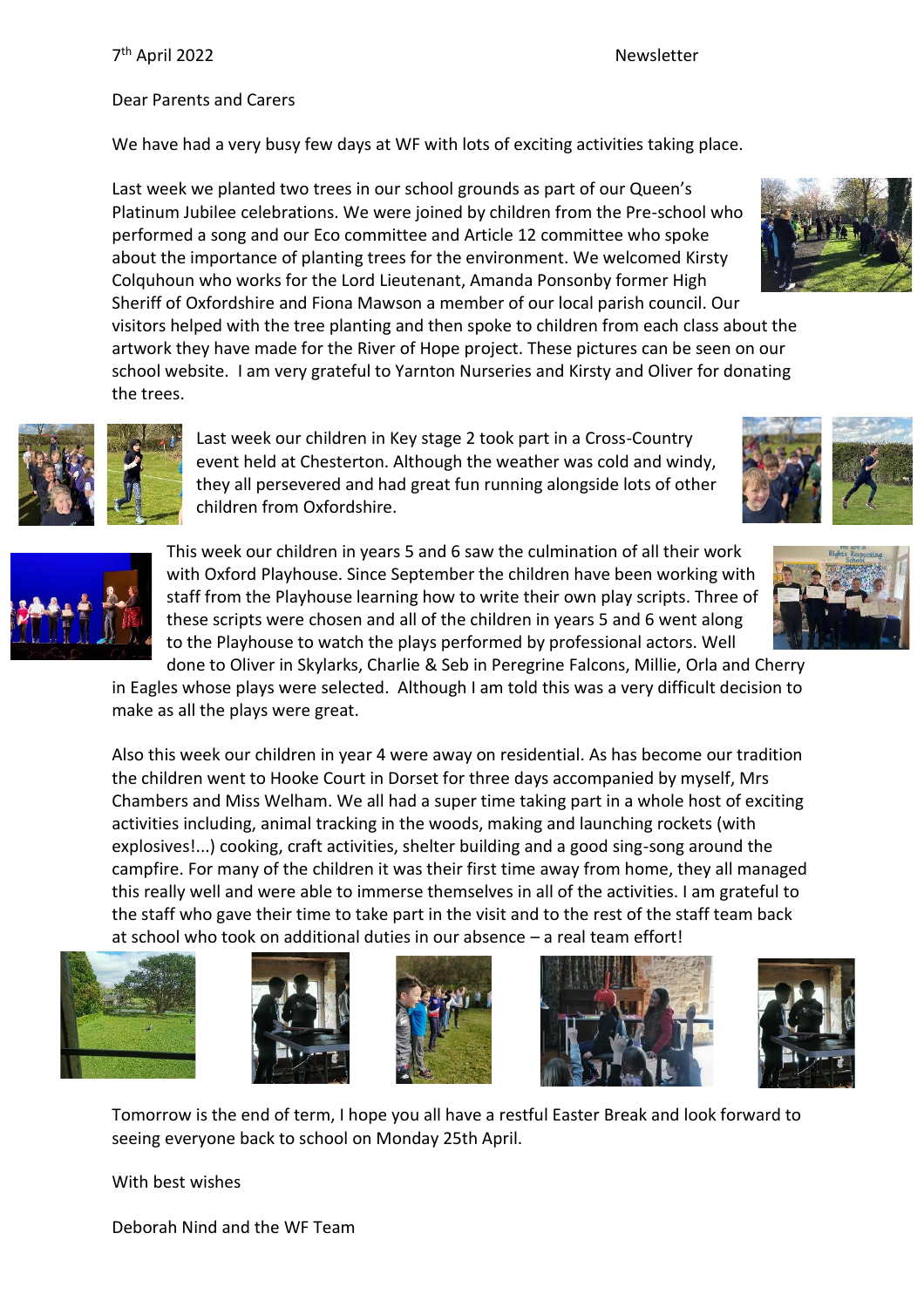## **Our assembly theme for the month of April is Honesty**



Writer of the week – Cherry in Year 6 Mathematician of the week – Dylan in Year 2 Reader of the week – Isla in Year 3 Value of the Week – Luka in Year 2 BLP of the Week – Freya in Year 3

#### **Celebration of achievements**

This week Lupita in Year 5 has been awarded her bronze merit arrows and Jack B and Orhan in Year 6 have been awarded their silver merit arrows. Well done to them for successfully completing a range of activities to a high standard to be awarded their arrow badge.

### **Celebration of achievements**

Congratulations to the following children who have reached their 200 nights of reading at home: Alfie & Arthur in Swallows. Martha in Kestrels. Aashir in Eagles.

Congratulations to the following child who has reached his 175 nights of reading at home: Claudia in Eagles.

Congratulations to the following child who has reached his 150 nights of reading at home: Niko in Nightingales.

Congratulations to the following children who have reached their 100 nights of reading at home: Jack & Lupita in Eagles.

Congratulations to the following children who have reached their 75 nights of reading at home: Immy & Tobias in Nightingales.

#### **Attendance**

School starts at 8:45am, can you please make sure your child is in class by 8:45am.

## **EVERY SCHOOL DAY COUNTS!**

There are only 190 statutory school days in one year and 175 days (weekends and school holidays) available to use for holidays. Parents should avoid taking their children out of school during term time in order to go on holiday.

| <b>Class</b>      | Attendance for 28.03.22 - 31.03.22 |
|-------------------|------------------------------------|
| Eagles            | 91%                                |
| Kestrel           | 94.83%                             |
| Kingfishers       | 95.83%                             |
| Nightingales      | 90.60%                             |
| Owls              | 95.33%                             |
| Peregrine Falcons | 97.29%                             |
| <b>Red Kites</b>  | 96.61%                             |
| Robins            | 89.00%                             |
| Sky Larks         | 91.92%                             |
| Swallows          | 98.27%                             |
| Wrens             | 92.42%                             |
| Total             | 94.11%                             |

## **Ignite Sports Club – Every Thursday from 3pm – 4pm**

Ignite are starting a new after school sports club for children in Foundation to Year 6. If you would like your child to attend Ignite Sports Club for term 5, which will run every Thursday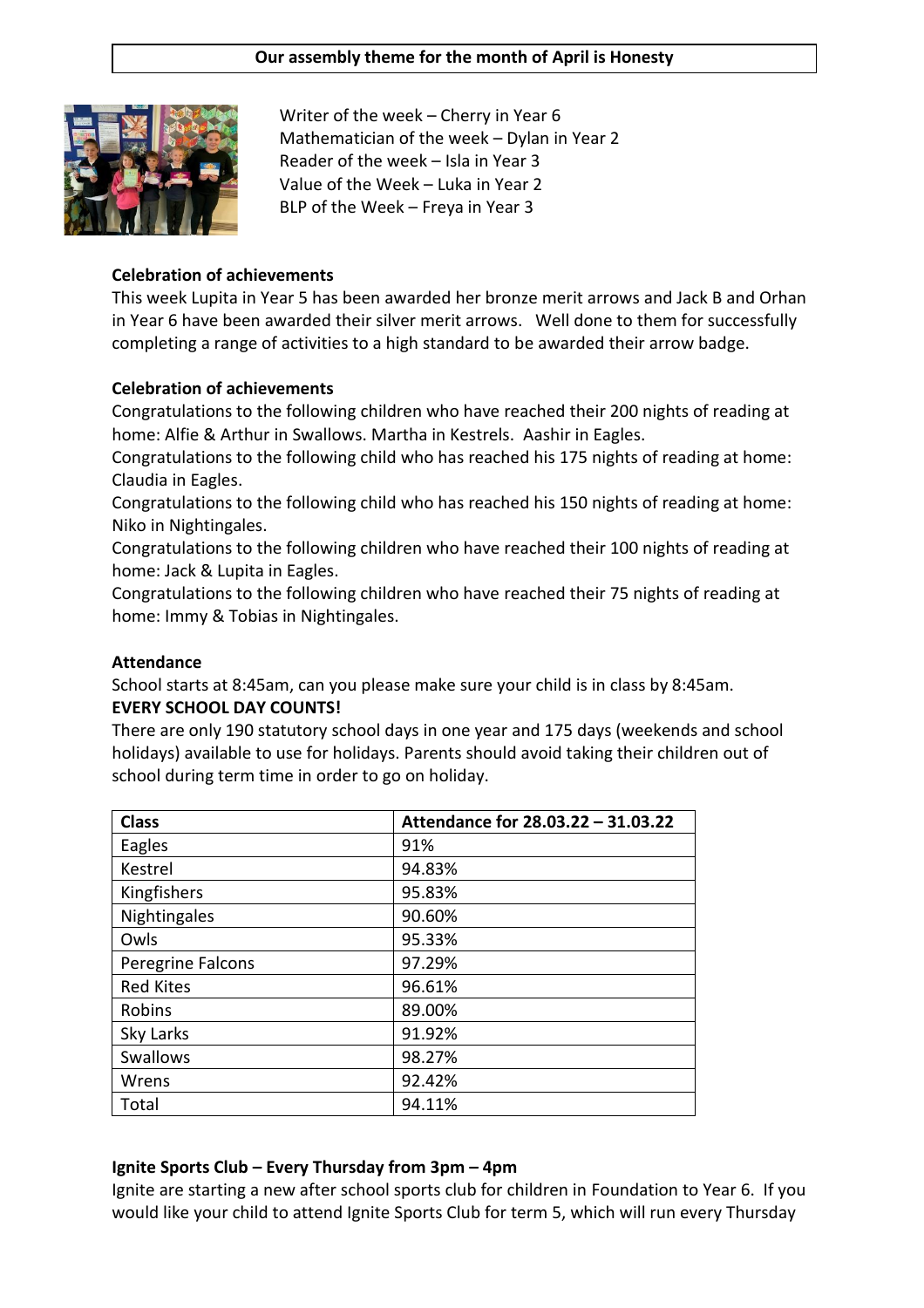from 3pm to 4pm, starting on 28<sup>th</sup> April, please complete the Parent Pay form. It is based on a first come first serve basis and will cost £4.50 per session (£22.50 for term 5).

## **Breakfast Club**

Breakfast club runs every day from 07:30 – 08:45 in the Howard Hillsdon building (old playgroup). The children enjoy a range of breakfast cereals, fruit juices, yoghurts and toast, followed by the opportunity to play indoor games. The cost is £5.00 per child. If you would like your children to take part in breakfast club, **please see the staff in the office to book prior to attendance.**

## **Calling all budding violin and cello players!**

County Music Service Teacher Mrs. Beaumont who comes into school has space to set up a new group for beginners on violin and / or cello. Lessons taught in small groups of 2-4 students for 20 minutes. Lesson will run at the end of school afternoon on a Wednesday afternoon finishing just after end of school day at 3.05. Students will be escorted buy the teacher for pick up at Reception for pick up. Charges apply, instruments can be hired if necessary. Suitable for both those in years 3 or 4 who have had whole class learning or new beginners. All welcome! For further info email:

[Victoria.beaumont@oxfordshire.gov.uk](mailto:Victoria.beaumont@oxfordshire.gov.uk)

## **Step 2 Dance Lessons**

A local dance company Step 2 that comes into school has lots of lessons for all range of ages. Please see website below for further details: [Step 2 Dance Oxford Homepage](https://www.step2dance.co.uk/home) — STEP 2 DANCE

## **Yarnton Youth Netball**

Open to boys and girls in years 3, 4, 5 & 6 from William Fletcher School. Training is on Wednesdays at the school, after school until 4pm. Places are limited, and if you are interested in your child taking part please email [yarntonyouthnetball@gmail.com](mailto:yarntonyouthnetball@gmail.com) for more details. This year we will be asking all youngsters involved to become members of England Netball for a small one-off fee, so that we can run the session as part of Yarnton Netball Club.

## **May Day Dancing Celebrations**

This year we will be holding our traditional May Morning celebrations. We haven't been able to do this for the past two years due to the covid restrictions. As  $1<sup>st</sup>$  May falls on Sunday this year we will hold our May Day Dancing on the morning of Friday 29th April

## **Forthcoming Dates**

| <b>April 2022</b> |                                          |
|-------------------|------------------------------------------|
| 08.04.22          | Term 4 ends                              |
| 25.04.22          | Term 5 starts                            |
| 29.04.22          | May Day Celebrations                     |
| <b>May 2022</b>   |                                          |
| 02.05.2022        | <b>Bank Holiday</b>                      |
| 04.0.2022         | Class Photos                             |
| $09.05.2022 -$    |                                          |
| 13.05.2022        | Year 6 Sats week                         |
| 19.05.2022        | <b>Foundation Stage Vision Screening</b> |
| <b>June 2022</b>  |                                          |

| 08.06.2022 | Peregrine Falcons Pitts River Museum Trip |  |
|------------|-------------------------------------------|--|